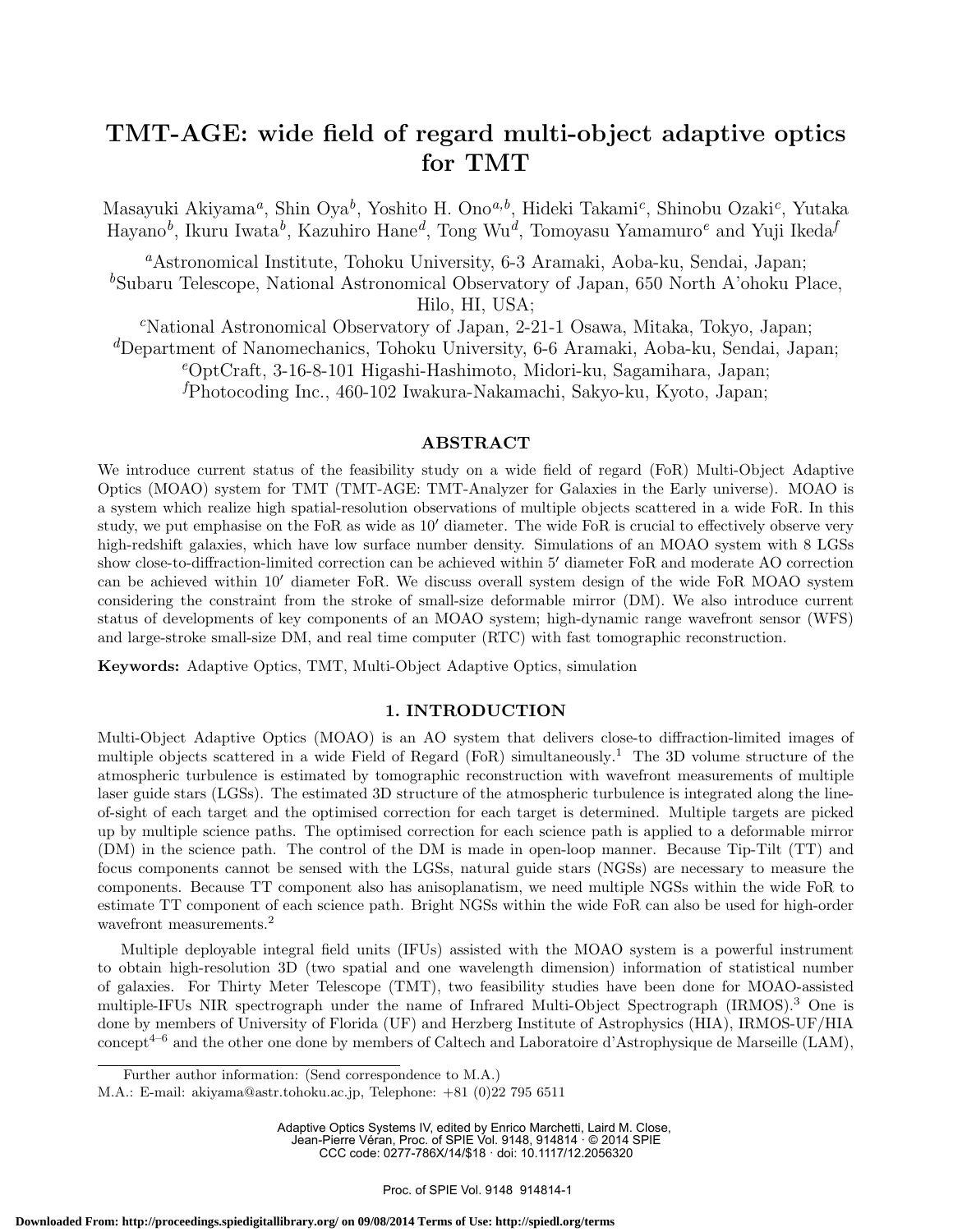

Figure 1. Observed wavelength of strong rest-frame UV lines for galaxies at *z* = 5*−*12. Green solid lines, blue dashed lines, and red dotted lines represents strong emission, low-ionization inter-stellar absorption, and high-ionization inter-stellar absorption lines observed in Lyman Break Galaxies at  $z \sim 3^8$  and galaxies at  $z \sim 2.9$ 

IRMOS-Tipi concept.<sup>7</sup> Both of these feasibility studies conducted following the IRMOS specification with near diffraction-limited PSF within 5*′* diameter FoR.

Following the feasibility studies on IRMOS, we started a feasibility study of an MOAO system covering even wider FoR up to 10*′* diameter under the name of TMT-AGE (TMT-Analyzer for Galaxies in the Early universe). The wide FoR is crucial to effectively observe very high-redshift galaxies at  $z > 5$ , whose surface number density is rather low. In this paper, we describe the science drivers for a wide FoR MOAO system and MOAO performance simulations in the wide FoR. Then, we describe overall system considerations emphasising requirements for DMs. Finally we mention on-going developments related to components of the MOAO system; high dynamic range wavefront sensors (WFS), large stroke DMs, and fast tomography real time controller.

#### **2. SCIENCE DRIVERS AND AO PERFORMANCE FEASIBILITY**

# **2.1 Exploring the galaxies in the high-redshift universe with an ELT MOAO system**

In this study, we put emphasis on the three science cases that can be tackled with an ELT MOAO system; 1) revealing the history of establishment of the internal structure of galaxies, 2) revealing the physical process associated with the violent star-formation during the formation phase of galaxies, and 3) identifying the galaxies in the early universe.

For the first science case, the history of the establishment of the internal structure of galaxies seen in the current universe, i.e. Hubble sequence, will be revealed by spatially resolved spectroscopy of galaxies at up to redshift 5. Recent studies on morphology of galaxies in the high-redshift universe<sup>10</sup> suggest that morphological mixture of galaxies at *z >* 1 is different from that seen in the local universe. Dynamical structure of the galaxies at *z ∼* 1 *−* 2 is also different, they show systematic rotation, like disk galaxies in the local universe, but they have large velocity dispersion component as well.<sup>11</sup> High-spatial and high-sensitivity observations supported by AO system on ELT is crucial to reveal gas dynamics, gas metallicity, and stellar populations in each region of the high-redshift galaxies. The average half-light radius of galaxies at redshifts  $z = 2$  and 4 are 2.5 and 1.5  $kpc$ <sup>12</sup>, which are 0.3'' and 0.2'' for each redshift In reality, the dynamical structure of a galaxy at  $z \sim 3$  revealed thanks to Gravitational lensing effect shows steep velocity gradient within 1kpc scale.<sup>13</sup> In order to resolve such structure of galaxies at  $z = 2 - 4$  with at least 3 spatial elements, spatial resolution as small as  $0.05'' \times 0.05''$  is necessary.<sup>5</sup> Moreover, considering the diversity of the physical properties of galaxies, observations of statistical number of high-redshift galaxies are important.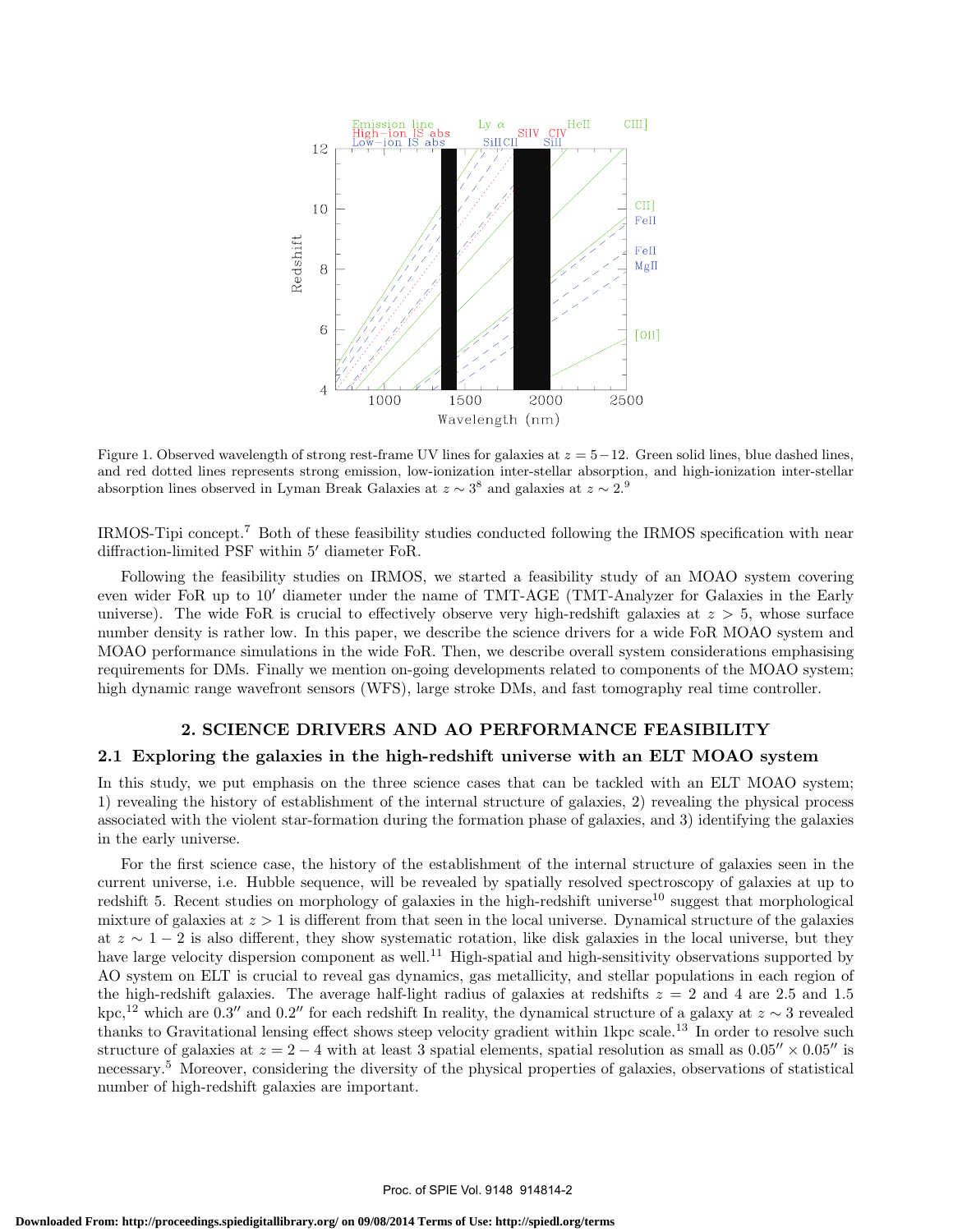For the second science case, the physical process of violent star-formation in the very high-redshift galaxies at *z >* 5 will be addressed by observing their integrated rest-frame UV spectra. Rest-frame UV emission and absorption lines of star-forming galaxies provide us important information on the properties of high-mass starformation and inflowing and outflowing gas associated with the galaxies.<sup>8</sup> Strength of the HeII emission line can be used to constrain the slope of initial mass function in the high-mass end. The strength and velocity of low-ionization and high-ionization inter-stellar absorption lines can be used to constrain the distribution and kinematics of neutral and ionized gas around the galaxies. The observed wavelength of the redshifted UV lines are summarised in Figure 1. Most of the strong UV lines of very high-redshift galaxies can be observed in the *J*- and *H*-bands up to redshift 10, and high-sensitivity spectroscopy of faint galaxies is crucial for this science case. The observed circularized half-light radius of the UV-luminous ( $M_{\text{UV}} < -20$  mag) galaxies at  $z \sim 7 - 8$  is 0.6 kpc in the rest-frame UV wavelength,<sup>14</sup> which corresponds to 0.11<sup>*′′*</sup>. For UV-luminous galaxies at  $z \sim 10$ , the half-light radius can be as small as  $0.3 \text{ kpc}$ ,<sup>14</sup> which is 0.07<sup>''</sup>. They are much smaller than typical seeing size at Mauna Kea, and moderate AO correction can help significantly improve the sensitivity for integrated spectroscopy under the sky-background limited condition. The equivalent width of these rest-frame UV absorption lines are 1∼2 Å in the rest-frame, therefore spectroscopy with moderate resolution with *R ∼*1,000 is important.

The targets for the third science case are candidates of galaxies in the early universe found by ALMA and future wide-field NIR survey satellite missions, like Euclid, WFIRST, and WISH. For example, Ultra Deep Survey of WISH will cover 100 deg<sup>2</sup> down to 28 AB magnitude in 1-5 $\mu$ m (wishmission.org) with  $3\sigma$  and provide candidates of galaxies at  $z \geq 8$ . These candidates can be identified with Ly<sub>*Q*</sub> emission line in NIR (Figure 1). Considering the strong redshift evolution of Ly $\alpha$  emission line luminosity function of galaxies possibly due to high neutral fraction in the early universe, $15$  we may need to identify the candidates with absorption lines and continuum break.

In Figure 2, detection limits of *J*-, *H*-, *K*-band spectroscopic observations with TMT are summarised. We compare the detection limit of  $R = 500$  spectroscopy with MOAO PSF, moderately-corrected PSF by Groundlayer Adaptive Optics (GLAO) system, and seeing-limited PSF. The PSFs are evaluated with average of PSFs within 5<sup>'</sup> diameter field corrected by each AO mode. We assume fixed square aperture observation, and the horizontal axis represent the area of the fixed aperture. Ensquared Energy (EE) is calculated for each PSF. For the point source observation (left panel) MOAO PSF with small aperture can achieve highly sensitive observations thanks to the reduced background emission. On the other hand, for the extended galaxies (right panel), because their sizes are larger than the diffraction-limit PSF, reducing the size of the aperture do not help to increase sensitivity. GLAO-like moderately corrected observations with  $0.1''$ - $0.2''$  aperture can be only  $\sim 0.2$ mag shallower than observations with MOAO PSF. As can be seen in Figure 1, *J*-band observations are important for the second and third science cases.  $R = 500$  fixed aperture spectroscopy with MOAO and GLAO modes can reach 25.7 and 25.6 mag with SN=10 with 10h integration in the *J*-band. The expected sensitivities can be fainter than those of NIRspec on James Webb Space Telescope (JWST):  $J_{AB} = 25.2$  mag with  $R = 1,000$  and SN=10 in 27.7h integration within 3*′ ×*3 *′* FoV (NIRSpec pocket guide), therefore moderate resolution spectroscopy of faint galaxies supported by wide-field AO correction can be one of the unique capability of ground-based TMT.

The sensitivity for spatially-resolved emission-line spectroscopy is also estimated with the same assumption used in Figure 2. The limits for flux density and line flux are summarized in Table 1. The detection limits for line flux are derived assuming the lines are not resolved with the resolution. The *J*-, *H*- and *K*-band detection limits for line flux with  $R = 3,000$  are  $2.5 \times 10^{-20}$ ,  $1.7 \times 10^{-20}$ ,  $3.6 \times 10^{-20}$  erg s<sup>-1</sup> cm<sup>-2</sup> per  $0.05'' \times 0.05''$ spatial pixel with SN=10 by 10h integration. The detection limit corresponds to  $H\alpha$  emission line of 0.002 M<sub>*∩*</sub>  $yr^{-1}$  and 0.01 M<sub>☉</sub>  $yr^{-1}$  per spatial pixel for galaxies at  $z = 1.5$  and  $z = 2.5$ , respectively.

The number densities of the targets for the second and third science cases are not very high. For example the number densities of the UV-bright  $z \geq 5$  galaxies that are brighter than the detection limits are 0.41 per arcmin<sup>2</sup> for  $z \sim 5$  galaxies with  $Y < 25.5$  mag picked up by *V*-dropout method, 0.17 per arcmin<sup>2</sup> for  $z \sim 6$  galaxies with *Y <* 25*.*9mag picked up by *i*-dropout method, and 0.10 per arcmin<sup>2</sup> for *z ∼* 7 galaxies with *J <* 26*.*0mag picked up by *z*-dropout method.<sup>16</sup> The expected number density of the candidates of very high-redshift galaxies at  $z \geq 8$ is 0.5 per arcmin<sup>2</sup> . Considering the low surface number density, wide FoR as wide as 10*′* diameter is crucial to achieve efficient observations of statistical number of very high-redshift galaxies utilising high multiplicity of an MOAO system: 0.25 targets per arcmin<sup>2</sup> is required to effectively feed 20 science paths per 10<sup>'</sup> diameter FoR.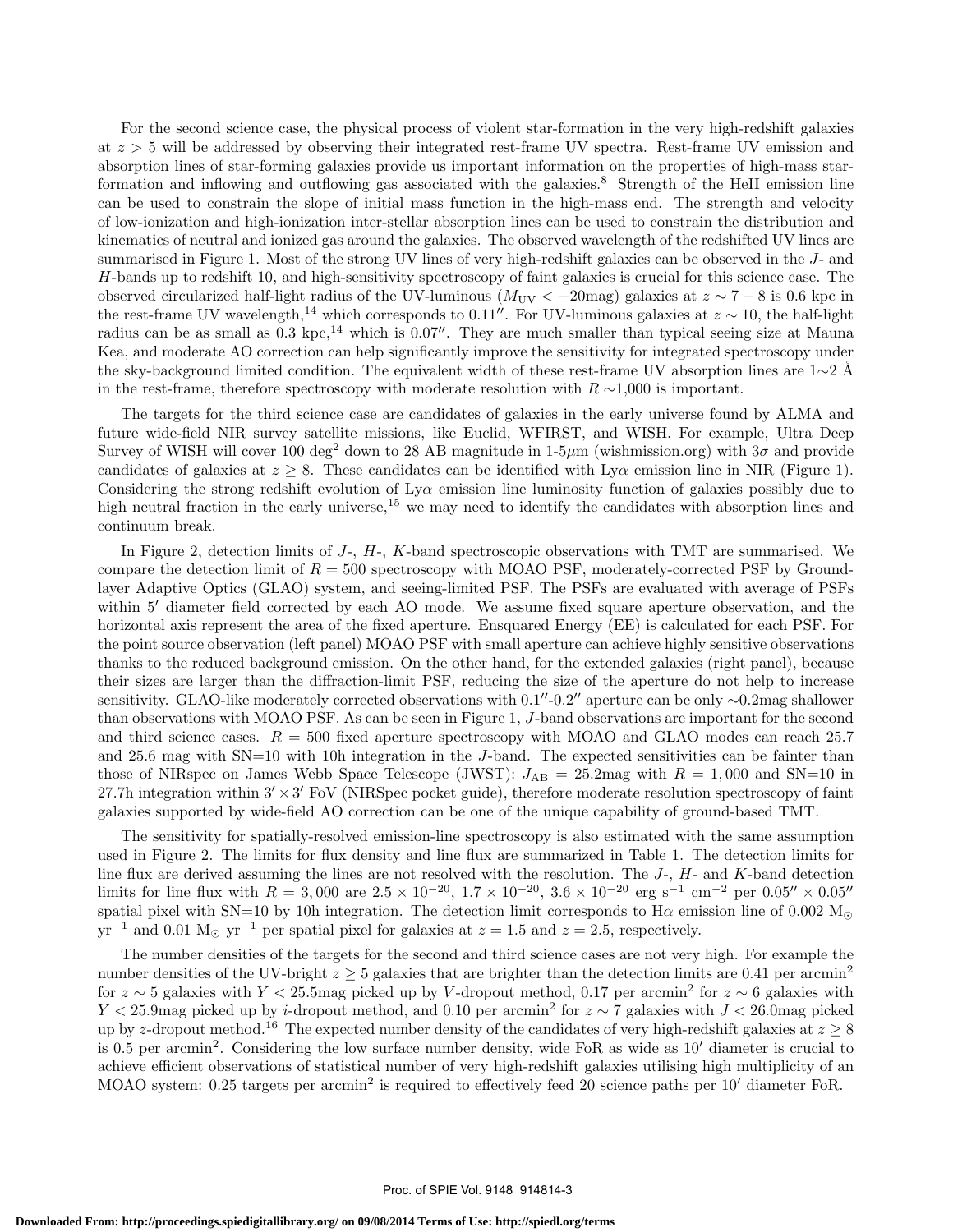

Figure 2. *J*-, *H*-, *K*-bands magnitude limits of spectroscopic observations with TMT MOAO, GLAO, and seeing-limited observations. The horizontal axis represents area of square aperture on the sky, i.e.  $0.04 \arcsec^2$  corresponds to  $0.2'' \times 0.2''$ aperture. We assume fixed aperture spectroscopy to obtain an integrated spectrum. Spatial sampling on the detector is fixed with 0.025*′′* per pixel. EE in the aperture for each AO mode is calculated with average PSF shape within 5*′* diameter field. In the calculation, the continuum sky-background emission is considered, we assume observation between strong OH-airglow lines with moderate spectroscopic resolution with  $R \sim 3,000$ , and binnig down to  $R \sim 500$  after the removal of the effect of the OH-airglow. Total throughput, including telescope, AO-system, IFU, spectrograph and detector quantum efficiency, of 0.22 is assumed. Left) For point sources, Right) extended galaxy with effective radius of 0*.*1 *′′* exponential-law, i.e. disk-like, galaxies.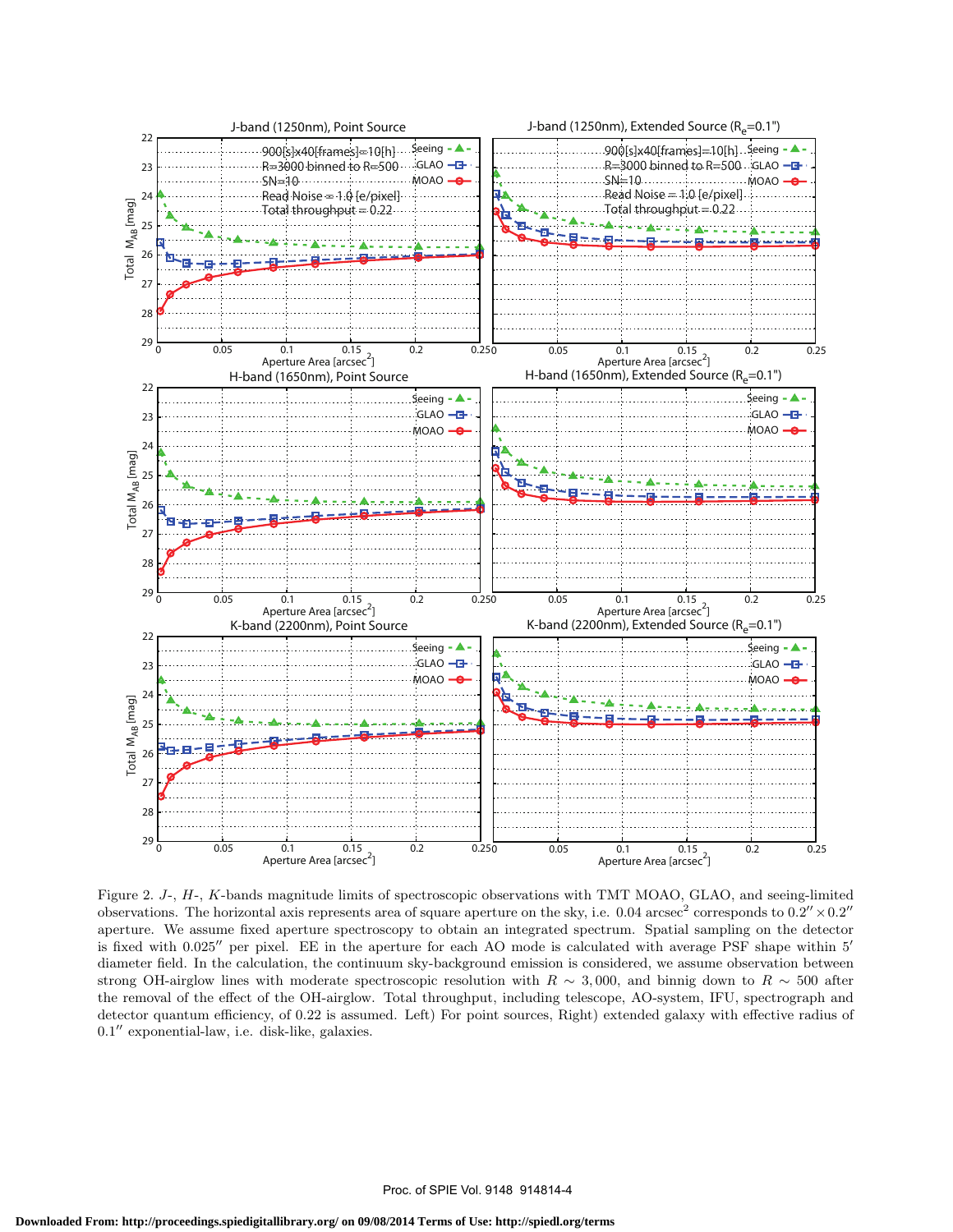Table 1. Detection limits for spatially-resolved spectroscopy with 0*.*05*′′ ×* 0*.*05*′′* aperture. We assume extended source that have constant surface brightness and limits are for flux density and line flux within the aperture with SN=10 and 10h integration. Other assumptions are same as in Figure 2

|                                                                                                                                                           | $J(1250nm)$   $H(1650nm)$   $K(2200nm)$                               |  |
|-----------------------------------------------------------------------------------------------------------------------------------------------------------|-----------------------------------------------------------------------|--|
| $R = 3,000$ flux density (erg s <sup>-1</sup> cm <sup>-2</sup> Hz <sup>-1</sup> )   $3.2 \times 10^{-31}$   $2.9 \times 10^{-31}$   $7.7 \times 10^{-31}$ |                                                                       |  |
| $R = 3,000$ line flux (erg s <sup>-1</sup> cm <sup>-2</sup> )                                                                                             | $2.5 \times 10^{-20}$   $1.7 \times 10^{-20}$   $3.6 \times 10^{-20}$ |  |
| $R = 500$ flux density (erg s <sup>-1</sup> cm <sup>-2</sup> Hz <sup>-1</sup> )                                                                           | $1.2 \times 10^{-31}$   $1.1 \times 10^{-31}$   $2.7 \times 10^{-31}$ |  |
| $R = 500$ line flux (erg s <sup>-1</sup> cm <sup>-2</sup> )                                                                                               | $5.8 \times 10^{-20}$ $4.0 \times 10^{-20}$ 7.0 $\times 10^{-20}$     |  |



Figure 3. Tip-Tilt anisoplanatism as a function of distance from a guide star. The vertical axis is the 3  $\sigma$  scatter of differences of TT component from the center in each simulation run. Different points at the same distance represent results from different simulation runs.

## **2.2 AO performance simulation within a wide FoR**

The performance of an MOAO system in wide FoR is evaluated through AO simulation. The critical parameter of an MOAO system is the configuration of LGSs and NGSs. Laser Guide Star Facility (LGSF) for TMT is designed to support the early-light AO system, NFIRAOS (Narrow Field InfraRed Adaptive Optics System<sup>17</sup>), with 6 LGSs with 1 at the center and 5 equally spaced on a circle with radius of 35<sup>*′′*</sup>. The LGSF is designed to accept future upgrades with 9 LGSs radii up to  $510''$ .<sup>18</sup> Nominal asterism considered for the TMT-IRMOS system is 3 equally spaced on a circle with radius of 70*′′* and 5 equally spaced on a circle with radius of 150*′′* (Subsystem Requirements Document for the Laser Guide Star Facility as of 2010 Apr.). In the current study, we simulate two patterns, 1) 5 LGSs on a circle and one LGS at its center, and 3 NGSs on a triangle, and 2) 3 LGSs on a inner circle and 5 LGSs on a outer circle, and 3 NGSs on a triangle, as shown in Figure 4. We change the radius of the LGS asterisms from 140*′′* to 280*′′*. The smallest asterism with 8 LGSs corresponds to that of the nominal TMT-IRMOS case.

In both patterns, we use NGSs for measuring TT and focus components only. We locate three NGSs in a triangle with  $r = 120''$  in the simulations. Figure 3 shows amount of TT anisoplanatism as a function of distance determined with the simulations described below. In order to keep the TT error as small as 0.025*′′*, we need a TT guide star within 120''. The number density of 3 NGSs within the  $d = 5'$  FoR corresponds to 550 per deg<sup>2</sup>. We estimate number density of stars based on the Galaxy star count model TRILEGAL.<sup>19</sup> In the high-galactic latitude regions, stars as faint as  $R_{AB} = 17.5$ mag,  $J_{AB} = 15.5$ mag, and  $K_{AB} = 15.0$ mag have the required surface number density.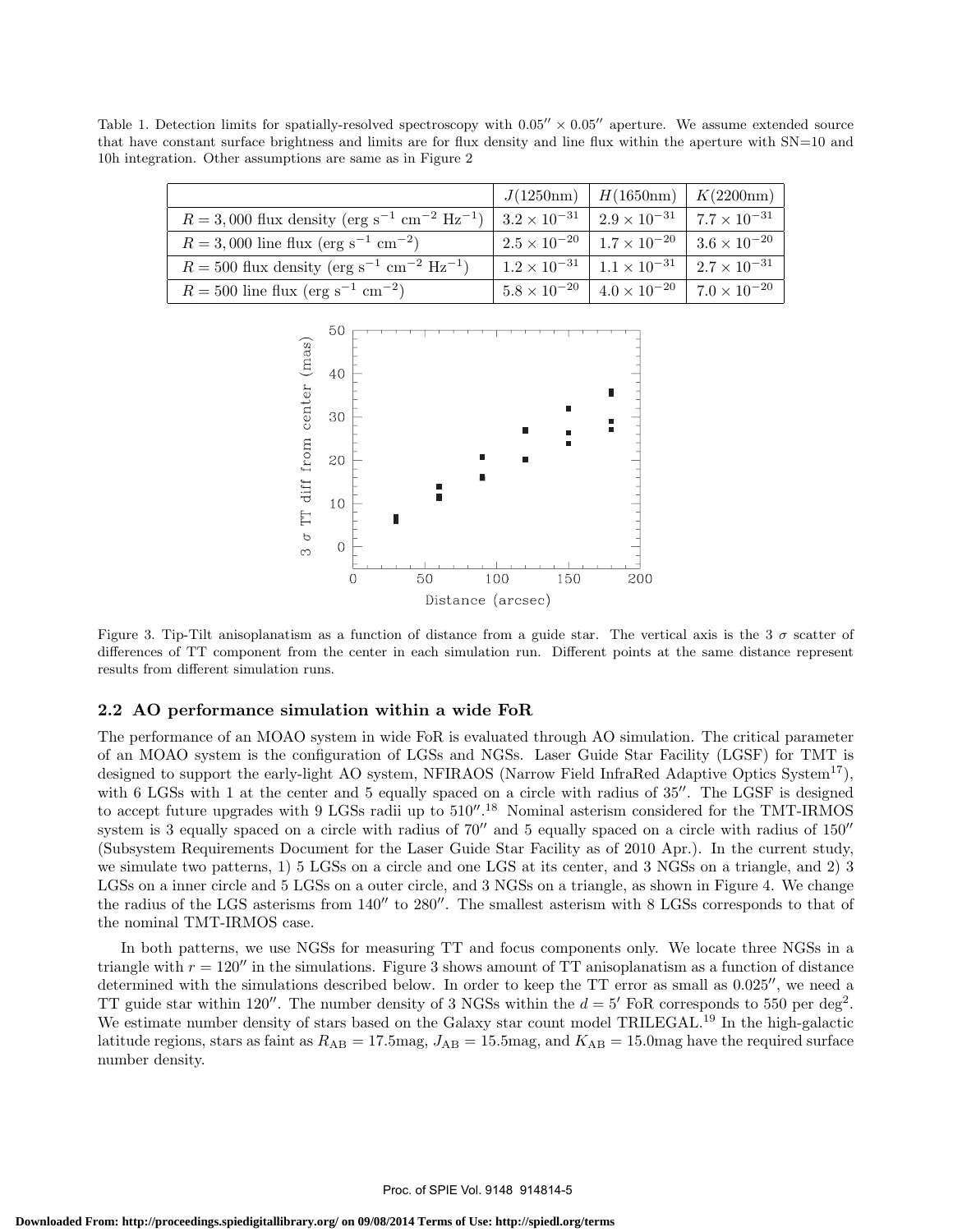

Figure 4. The configuration of the LGSs and NGSs in the performance simulations. We assume 6 LGSs at the center and pentagon, and 3 NGSs at the triangle, the radius of the configuration is changed. The PSFs are evaluated along the evaluation direction.



Figure 5. RMS wavefront error (WFE) as a function of distance from the FoR center. Filled squares, crosses, and open squares represent total WFE, TT WFE, and WFE without TT component, respectively. The horizontal solid line indicate WFE of which corresponds to Strehl ratio of 0.5 in the *H*-band. The vertical dashed and dotted lines represent radius of LGSs and NGSs asterism. For the top row, one LGS at the center and 5 LGSs on a circle with radius of 140*′′*, 175*′′* , and 280*′′* from left to right. For the bottom row, 3 LGSs and 5 LGSs on circles with radii of (70*′′* and 150*′′*), (100*′′* and 210*′′*), and (140*′′* and 280*′′*). In all cases, 3 NGSs are located at 120*′′* from the center. The lower left panel corresponds to the nominal TMT-IRMOS LGS configuration.

The simulations are conducted with Multi-threaded Adaptive Optics Simulator (MAOS) AO simulation code.<sup>20</sup> We assume moderate seeing condition with  $r_0 = 0.186$ m at 500nm and 7 layer turbulence for 13N TMT site on Mauna Kea. Turbulence outer scale  $L_0$  of 30m is assumed in all of the simulations. The 7 layer model has layers at 0m and 500m to represent ground layer turbulence component. Further consideration of the effect of the detailed modelling of the ground layer profile<sup>21</sup> to the wide FoR performance will be made in future. The performance evaluation is done along the direction shown with an arrow in the figure.

The wavefront error (WFE) as a function of distance from the FoR center is shown in Figure 5. We show the total WFE (filled squares) as well as TT WFE (crosses) and WFE after removal of TT WFE (open square). In the TMT-IRMOS study,  $0.05'' \times 0.05''$  EE larger than 50% in the *H*-band is considered as scientific requirement.<sup>5</sup>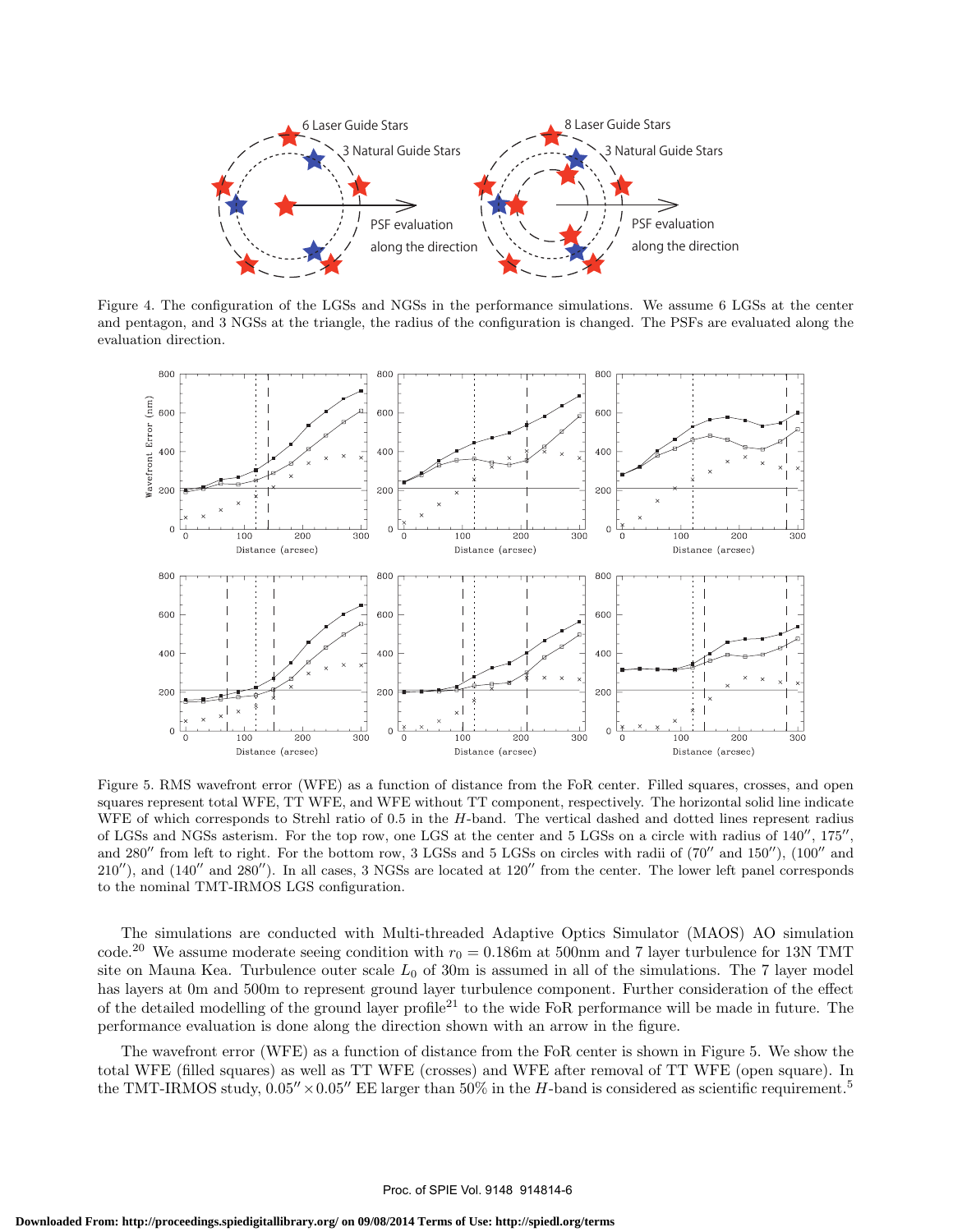50% EE within 0*.*05*′′×*0*.*05*′′* aperture typically corresponds to Strehl Ratio (SR) of 0.5.<sup>22</sup> SR of 0.5 in the *<sup>J</sup>*-, *<sup>H</sup>*-, and *K*-bands corresponds to rms WFE of 159nm, 211nm, and 291nm, respectively. The criteria in the *H*-band is shown with horizontal solid lines in the panels. The criteria can be met with the TMT-IRMOS LGS asterism within 120<sup>*′′*</sup> from the center. If a wider configuration of LGSs is assumed, the TT-removed WFE in the outer region become smaller, but TT-removed WFE in the central region become larger.

EE within  $0.05'' \times 0.05''$  aperture is shown in Figure 6 as a function of distance from the center.  $0.9 \mu m$ , *J*-, *H*-, and *K*-band EE are shown with crosses, open squares, filled squares, and open circles, respectively. Diffraction-limited PSF have 0.92, 0.90, 0.89, 0.85 EE in 0.9*µ*m, *J*-, *H*-, and *K*-bands, respectively. More than 50% EE in the aperture in the *H*-band within 5*′* diameter FoR can be achieved only with the nominal TMT-IRMOS configuration as expected from the WFE plot. This is consistent with previous studies.<sup>6</sup> In the *K*-band, more than 50% EE within 0*.*05*′′ ×* 0*.*05*′′* EE can be achieved within 6.5*′* diameter FoR if we use wider asterism with 8 LGSs.

EE in wider aperture with  $0.2'' \times 0.2''$  is shown in Figure 7. More than 50% EE can be achieved almost all regions within 10*′* diameter FoR in the wavelength range longer than *J*-band with 8 LGSs. The nominal TMT-IRMOS configuration on the lower left panel shows the best results in the almost entire FoR. The EE is 2.5 times larger than the seeing-limited case (0.14, 0.21, 0.21, 0.27 for 0.9*µ*m, J, H, K-bands) even at the edge of the FoR.

These AO simulation results show, we can achieve good AO correction within 5*′* diameter FoV and moderate AO correction within 10*′* diameter FoV with standard tomographic reconstruction method with 8 LGSs configured within 150*′′* radius.

We are also considering the atmospheric tomography algorithm that utilise WFS measurement at previous time steps with the wind profile as a function of altitude.<sup>23</sup> The current simulation results of the algorithm are promising: better AO correction than standard tomography can be achieved within 8*′* diameter FoR with equally spacing 5 LGSs on the 270*′′* circle and 3 LGSs on the 120*′′* circle. The assumed condition is rather ideal in the current simulations; turbulence layer heights are known and perfectly frozen flow holds within 0.1s. Although further realistic simulations with information on the accuracy of estimation of the heights of the turbulence layers and the frozen flow time-scale, the results show there is a possibility that better AO correction can be made in the wide 10*′* diameter FoR. Details of the algorithm and the simulation results, see Ono et al. (2014) in this volume.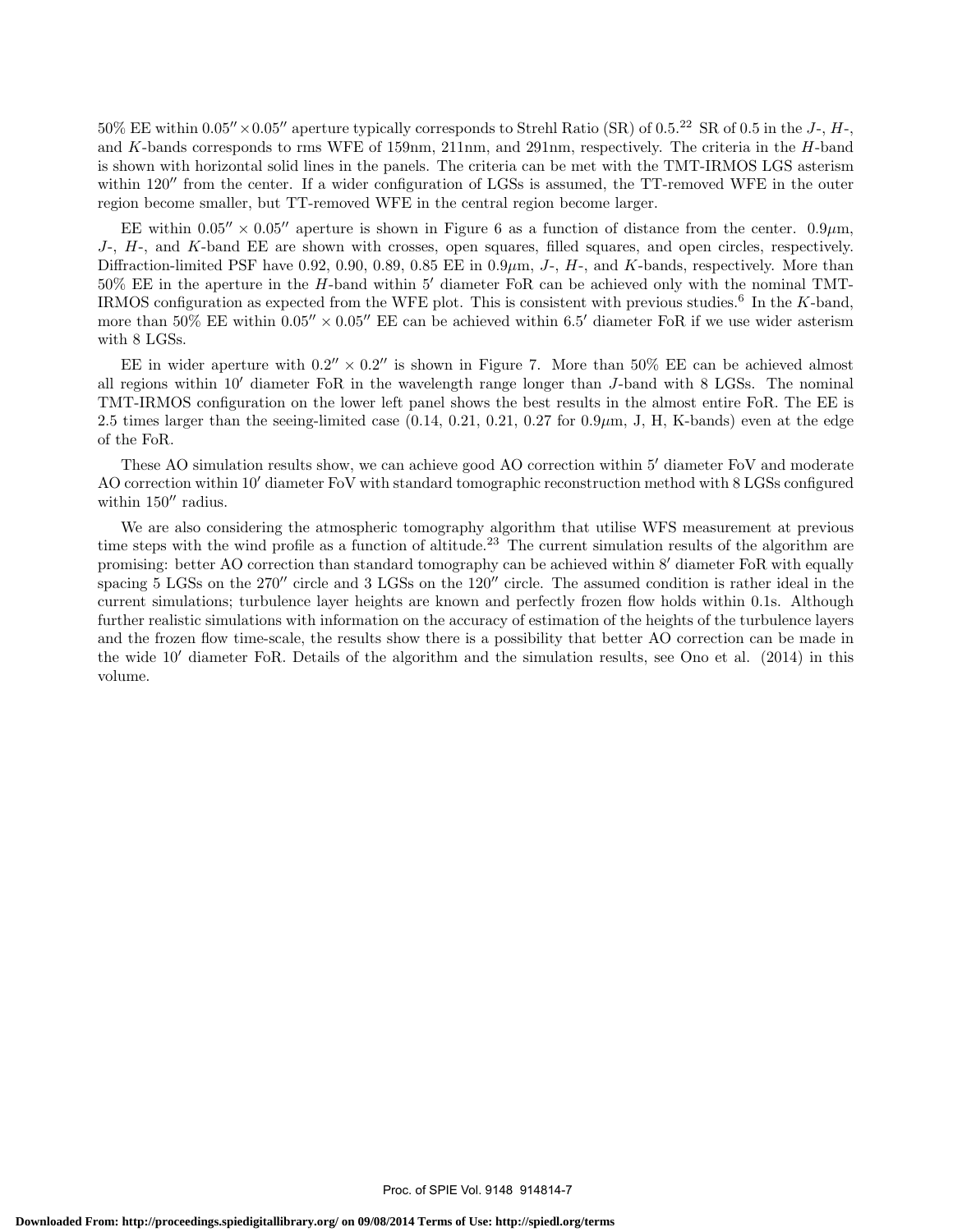

Figure 6. EE within 0*.*05*′′ ×* 0*.*05*′′* aperture as a function of distance from the FoR center. Crosses, open-squares, filled-squares, and open circles represent EE in the 0*.*9*µ*m, *J*-, *H*-, and *K*-bands, respectively. The vertical dashed and dotted lines represent radius of LGSs and NGSs asterism. The lower left panel corresponds to the nominal TMT-IRMOS configuration.



Figure 7. Same as Figure 6 for  $0.20^{\prime\prime}\times0.20^{\prime\prime}$  aperture.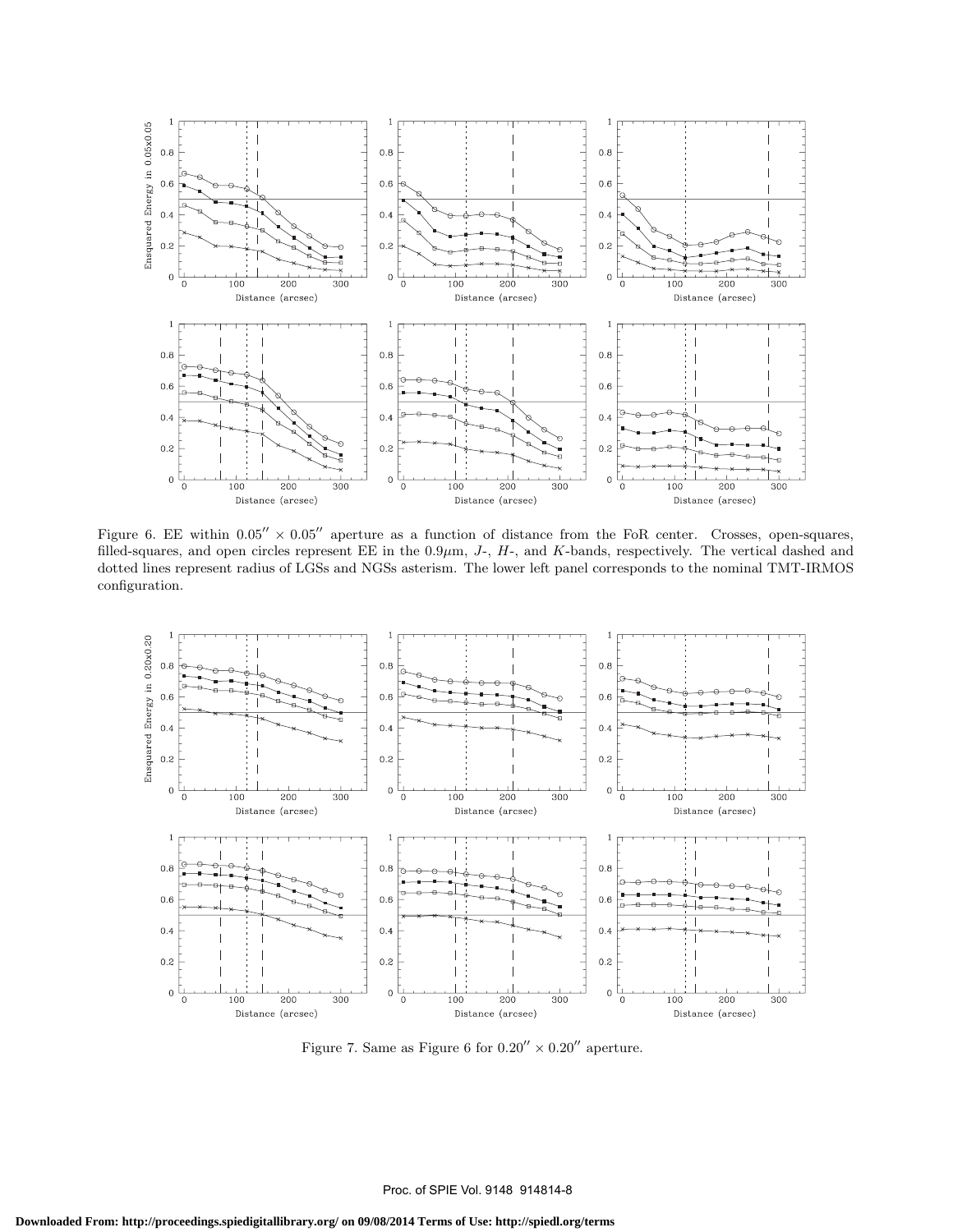# **3. OVERALL SYSTEM CONSIDERATION**

#### **3.1 MOAO system design and requirements for DM**

Large optical path difference within 30m aperture due to the atmospheric turbulence demands large stroke for DMs in TMT AO system. Requirements for the DM stroke are critical system constraints on an MOAO system design for ELTs. In order to achieve the close to diffraction limited PSF, at least 60 *×* 60 DM covering the 30m aperture is necessary for each science path, but the mechanical stroke for such large element number DM is still limited.

We evaluate requirements for the mechanical stroke of the DM in an MOAO system through numerical simulations with AO simulation code developed by one of the authors (Y.O.). In the results below, we assume moderate condition with seeing of  $r_0 = 0.156$ m and zenith angle of 0 deg, and bad condition with seeing of  $r_0 = 0.121$ m and zenith angle of 60 deg (equivalent to  $r_0 = 0.08$ m at zenith) with 7 layer atmosphere models of Mauna Kea.<sup>23</sup> We derive two values for each condition and setup, one is the Peak-to-Valley (PV) stroke value of low spatial frequency mode for each DM sampling after removal of the TT component, and the other is the maximum inter-actuator (IA) stroke which is the difference between neighbouring actuators. Resulting values below represent mechanical stroke and are half of the corresponding values of the wavefront optical path difference. These values are derived as an upper 2*σ* envelope of 100 simulations for each condition and setup. If all of the wavefront distortion component is corrected by one  $60\times60$  DM, we require  $5.5\mu$ m PV stroke and 2.5 $\mu$ m IA stroke for the moderate condition and 10.0 $\mu$ m PV stroke and 4.0 $\mu$ m IA stroke for the bad condition, they are consistent with previous estimates.<sup>22</sup> These values are significantly larger than the currently available 30mm-size *>*3000-elements MEMS DM. For example, 4092-elements MEMS DM from Boston Micromachines have  $3.5\mu$ m PV stroke and  $1.5\mu$ m IA stroke.<sup>24</sup>

One way to fulfill the stroke requirements is using the Woofer-Tweeter DMs in each science path. Woofer-DM corrects for low-spatial frequency modes with large amplitudes and following Tweeter-DM corrects for high-spatial frequency modes with small amplitude. If we assume 30*×*30 DM as a Woofer-DM, the required strokes for the Woofer-DM are 5.5*µ*m PV and 2.5*µ*m IA strokes for the moderate condition and 10.0*µ*m PV and 4.5 $\mu$ m IA strokes for the bad condition. Most of the required strokes for the Woofer-DM, except for the IA stroke under bad condition, can be fulfilled by the currently available small-size DMs, for example, 277-element electromagnetic DM from ALPAO (www.alpao.fr) have 25*µ*m Tip-Tilt and 3.0*µ*m inter-actuator strokes. The number of elements needs to be increased to meet the 30*×*30 requirement. In this case, the strokes of the Tweeter DM for correcting the remaining high spatial frequency modes are  $1.0\mu$ m  $(2.0\mu$ m) PV and  $1.0\mu$ m  $(1.5\mu$ m) IA for the moderate (bad) condition. Currently available MEMS DM realize all of the stroke requirements.

Another solution for the stroke requirements is proposed in IRMOS-Tipi feasibility study. In the design, modified Offner relay is inserted before the pick-off optics for each science path. The secondary mirror of the modified Offner relay is a DM that corrects the common wavefront distortion in all of the science path. The residual wavefront distortion for each science path is corrected by an individual DM in each science path. We calculate the stroke requirements for the common DM and DM in each science path. We assume the common DM corrects average wavefront distortion measured by the multiple LGSs and works like a GLAO system. In this calculation the strokes 5*′* away from the center is considered, but the difference in the stroke requirements in small FoR is small, less than  $1\mu$ m. The number of elements in the common DM affects the stroke requirements of the individual DM. If the number of elements in the common DM becomes larger up to 30*×*30, the required stroke for the individual DM gets smaller. The trend saturate at 30*×*30 and increasing the number of elements above 30*×*30 do not reduce the required stroke for the individual DM. Therefore, we choose 30*×*30 elements for the common DM. In this case, the requirements for the common DM is  $5.0\mu$ m ( $8.0\mu$ m) PV and  $2.5\mu$ m ( $3.5\mu$ m) IA strokes for moderate (bad) condition. For the individual DM, the requirements are 3.0*µ*m (5.5*µ*m) PV and 1.0  $(2.0\,\mu\text{m})$  IA strokes for moderate (bad) condition. Because the common DM can be as large as 300-400mm diameter depending on the optical design, the required large stroke can be fulfilled with the piezo-stack DM. The requirements for the PV stroke of the individual DM is larger than the Woofer-Tweeter case, because low-order distortion modes of high altitude atmospheric layers are not corrected by the common DM. The required PV stroke is larger than the stroke of the currently available MEMS DM.

The above stroke requirements for the DMs are summarised in Table 2.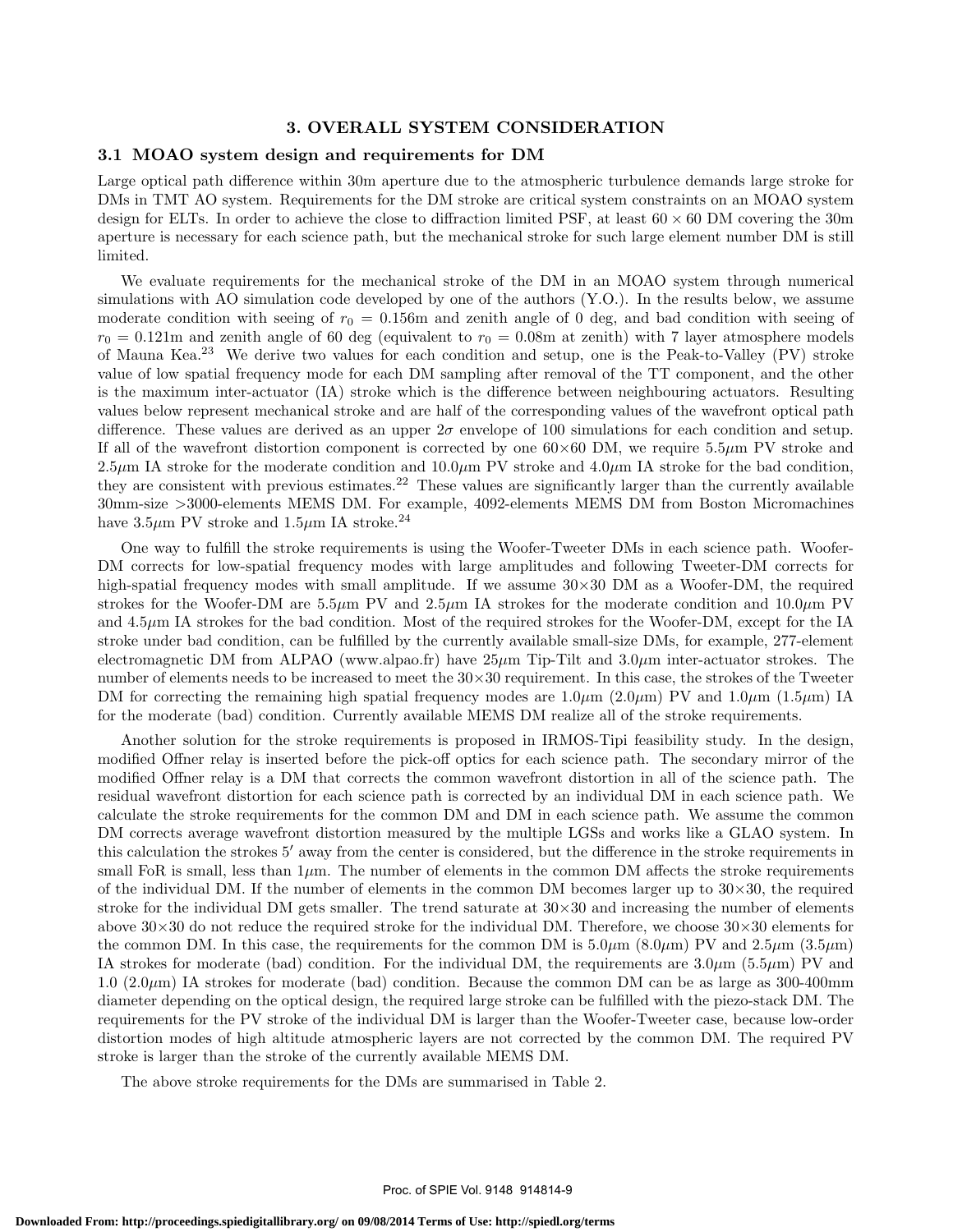Table 2. Requirements for DM PV and inter-actuator strokes in three different systems in *µ*m. Values are upper 2*σ* values of 100 simulations with the moderate condition. Values in parenthesis are for the bad conditions. Tip-tilt component is not included.

| System                                                           | $30\times30$ DM |          | $60\times60$ DM |          |
|------------------------------------------------------------------|-----------------|----------|-----------------|----------|
|                                                                  | РV              | ĪΑ       | PV              |          |
| One $60 \times 60$ DM for each path                              |                 |          | 5.5(10.0)       | 2.5(4.0) |
| $30 \times 30$ Woofer- $60 \times 60$ Tweeter DMs for each path  | 5.5(10.0)       | 2.5(4.5) | 1.0(2.0)        | 1.0(1.5) |
| Common $30 \times 30$ DM and one $60 \times 60$ DM for each path | 5.0(8.0)        | 2.5(3.5) | 3.0(5.5)        | 1.0(2.0) |

#### **3.2 Optical design for a common DM system**

The common DM design can have a few advantages over the Woofer-Tweeter system in each science path,<sup>3</sup> especially, part of the AO correction can be applied in closed-loop and images of the TT-guide stars can be partly corrected. Such correction for TT-guide star can improve the limiting magnitude of TT WFS and increase the sky coverage of the system. Considering the advantages, though the required PV strokes for the  $60 \times 60$ DMs are larger than that of Woofer-Tweeter system and that of the currently available MEMS DMs, we further investigate the feasibility of the common DM system of 10*′* diameter FoR in the optical design point of view.

One extreme case of the common DM system is using the adaptive secondary mirror as the common DM. Adaptive secondary mirror is considered as a possible future upgrade in the TMT project.<sup>3</sup> Considering the difficulty associated with fabricating the adaptive secondary mirror with 3.0m diameter, we do not further evaluate the possibility in this study.

At first, we consider modified Offner system following the IRMOS-Tipi feasibility study. In the optical design, the common DM is conjugated to the primary mirror. We put emphasis on the size of the blur of the pupil image on the common DM; it should be as small as half of the subaperture of 30*×*30 common DM, i.e. 1.7%, within 5<sup>*′*</sup> diameter FoR, and as small as the subaperture, i.e. 3.3%, within 10<sup>*′*</sup> diameter FoR. Strictly speaking, pupil shift with 17% of subaperture size can introduce wavefront residual as large as fitting error of 30*×*30 DM, that means, the blur of the pupil image is better to be as small as 0.6%. The effect of the blur of the pupil to the performance inside wide FoR should be examined following the optical designs in the future. One optical design by Optcraft (T.Y.) is shown in the left panel of Figure 8. In the optical design, the primary mirror of the modified Offner relay is spherical and has diameter of 4720mm. The secondary mirror corresponds to the common DM and has diameter of 400mm. The secondary mirror is also spherical and has curvature. In this design, small glass plates in front of the focal plane are inserted to correct astigmatism for each science direction individually. Such correction can be made by the individual DM in each science path, but the PV value of the wavefront distortion is 5.8*µ*m at the edge of the FoR and consume the stroke of the individual DM. The blur of the pupil on the common DM meet the specification, less than 1.7% in most of the FoR except for the upper edge of 10*′* FoR. The overall size of the design is 8436mm and close to the limit of the TMT Nasmyth platform accepting 10m length system.

In order to reduce the size of the entire system, as well as the size of the largest optical component, we also consider an optical design with free curve mirrors. The optical design by Photocoding (Y.I.) is shown in the right panel of Figure 8. In this design, all of the mirrors are free form curve except for the flat DM. The resulting size of the envelope is about half of that of the modified Offner design. The largest mirror has 1.7m diameter and the DM has 280mm diameter. The distortion at the focal plane is within  $\pm 1.5 \mu m$ . The blur of the pupil on the common DM is 11% at most for the edge of the FoR. The blur is larger than the specification at the edge.

In summary, there is an optical design for the common DM AO foreoptics that meets the requirements in the 10*′* FoR. Further opt-mechanical consideration of the system will be made as a next step.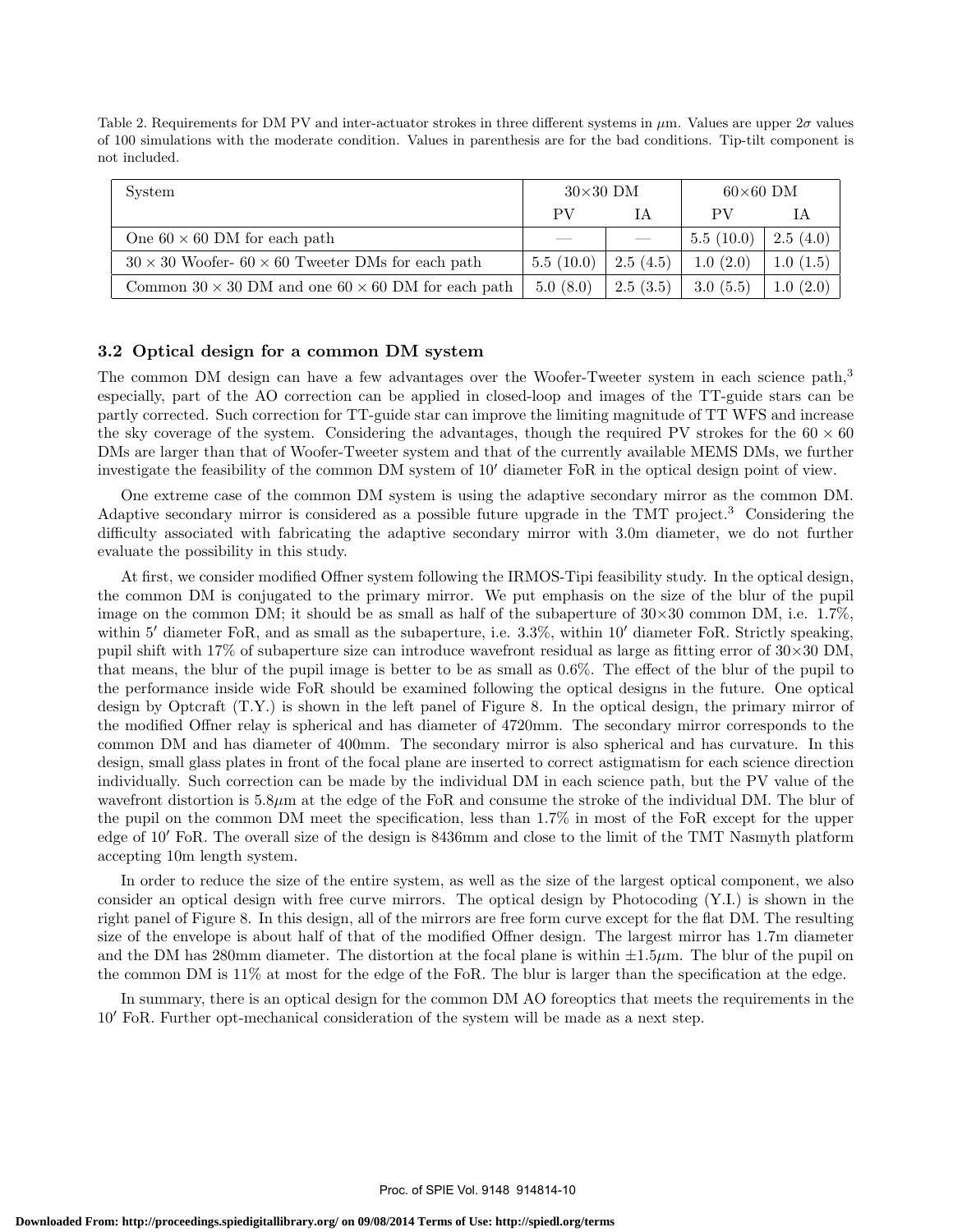

Figure 8. The optical design for the common DM AO optics. Left) modified Offner design by Optcraft. Right) Free curve mirror array design by Photocoding.

# **4. DEVELOPMENTS FOR INDIVIDUAL COMPONENT**

# **4.1 Requirements for high-dynamic range wavefront sensor**

Because wavefront measurements in an MOAO system are done in open-loop manner, required dynamic range for LGS WFS in the MOAO system is larger than a WFS in a closed-loop system. Assuming Shack-Hartmann (SH) WFS, 5<sup>*′′*</sup> FoV per subaperture is necessary to cover 5-sigma scatter of the wondering of spots under bad seeing condition with  $r_0 = 0.08$ m and measurement wavelength of 589nm. If we assume each spot of  $60 \times 60$  SH WFS has 900 e<sup>−</sup>, which is the specified brightness of LGS for NFIRAOS,<sup>18</sup> simple simulation with threshold-centroiding suggests that pixel sampling of 0.25*′′* is necessary to determine the position of each spot with 1*σ* accuracy of 0.01*′′*. If we simulate the wavefront reconstruction through SH LGS WFS with 30m aperture considering the spot elongation due to the Na-layer height profile, 0.4*′′* - 0.5*′′* sampling is the optimised sampling for 60*×*60 LGS WFS. With the setup, wavefront reconstruction accuracy is 150nm rms WFE including fitting error. Therefore, we require at least 10*×*10 pixels for each subaperture and 600*×*600 pixels in total.

# **4.2 Large stroke MEMS deformable mirror**

As summarised in Section 3.1, the strokes of the currently available MEMS DMs cannot meet the required specification for  $60\times60$  DM inside the common DM system design. In order to realize the large stroke MEMS DM, we are conducting a development of a large stroke  $(20 \mu m)$  MEMS deformable mirror.<sup>22, 25–27</sup> We propose a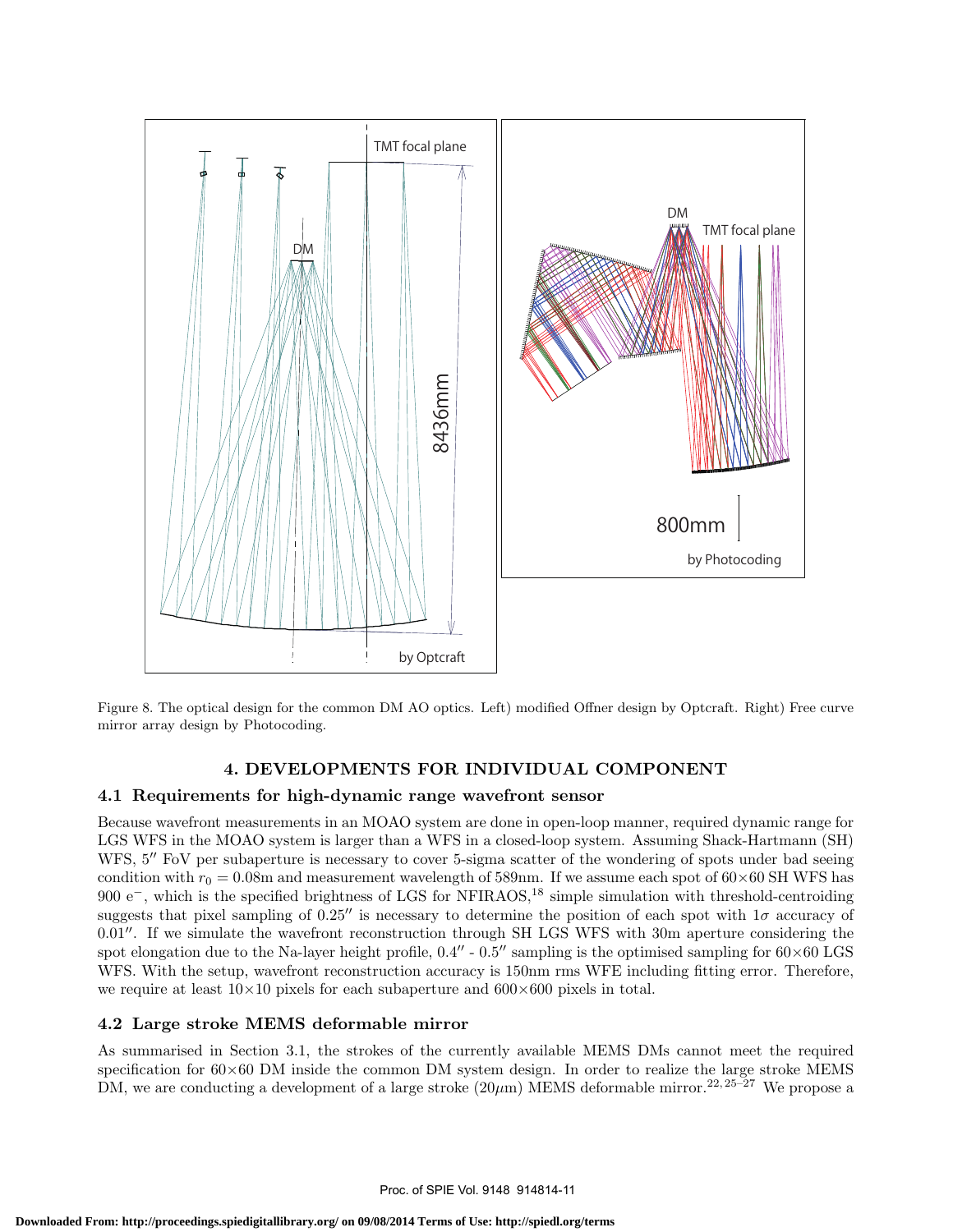new MEMS structure design with a bimorph-spring structure made by a  $HfO<sub>2</sub>$  crystallisation process and Au-Si eutectic bonding process. We fabricated 2*×*2 and 4*×*4 elements prototypes with 200*µ*m length bimorph springs and  $500\mu$ m spacing. By the bimorph-spring structure, the gap between the facesheet and the electrode as wide as 20*µ*m can be realized. The 2*×*2 prototype shows 7.6*µ*m PV stroke with 110V and 4*×*4 prototype shows 3.5*µ*m PV stroke with 115V voltage. The response time of the DM is less than 0.5ms. The details of the structure and results are shown in Wu et al.  $(2013).^{27}$ 

#### **4.3 Tomography calculation with GPGPU**

Fast tomographic reconstruction within 1ms is another key component of an MOAO system. In order to realize the fast tomographic reconstruction, we apply parallel calculation with General Purpose Graphic Processor Unit (GPGPU). The required time for the tomographic reconstruction with GPGPU through AO simulation is evaluated. In the simulation, atmospheric turbulence structure in 7 layers is estimated by 8 60*×*60 LGS WFSs measurements. The estimation is derived based on the minimum variance solution of the tomographic reconstruction solved by conjugate gradient method (CG method).<sup>23</sup>

We use NVIDIA GTX Titan to solve the tomographic reconstruction in the simulation. One iteration of the CG method takes 0.7ms with the current setup. The solution converges with 300 iterations with the CG method, and it takes about 200ms in total to determine the solution. The required time is much longer than the specification currently. However the required number of iterations can be reduced to several times by using the solution from the previous time step as the initial guess. Therefore improvement with the initial guess and further speed up of the GPGPU processing may meet the specification.

The required time for data transfer from and to GPGPU can be another bottleneck for the fast tomography reconstruction. Through the current setup with PCIe2.0 bus, transferring slope data to GPGPU and transferring reconstructed solution from GPGPU take 0.2ms and 0.4ms, respectively. We confirmed that the required time for data transfer can be reduced with using PCIe3.0 bus by factor of 1.5.

#### **5. SUMMARY**

We introduce current status of the feasibility study on a wide FoR MOAO system for TMT (TMT-AGE). In this study, we put emphasise on the FoR as wide as 10*′* diameter. The wide FoR is crucial to effectively observe very high-redshift galaxies at *z >* 5, which have low surface number density.

Simulations of an MOAO system show close-to-diffraction-limited correction can be achieved within 5*′* diameter FoR with 8 LGSs located within 140*′′*. Furthermore, moderate AO correction can be achieved within 10' diameter FoR with the same LGS asterism. The EE within  $0.2'' \times 0.2''$  can be 2.5 times larger than the seeing-limited case within the FoR.

We discuss overall system design of the wide FoR MOAO system considering the constraint of the stroke of small-size deformable mirror DM. We compare the stroke requirements for DM in the Woofer-Tweeter system and in the common DM system. In the common DM system, required PV stroke is larger than Woofer-Tweeter system. We show two optical designs for the common DM system, one based on modified Offner relay and the other one based on three mirror array of free curve surfaces.

We also introduce current status of developments of key components of an MOAO system; high-dynamic range WFS, large-stroke small-size MEMS DM, and fast tomographic reconstruction RTC with GPGPU.

#### **ACKNOWLEDGMENTS**

This work is supported by Japanese TMT office strategic research and development funding of FY2012, FY2013, and FY2014. M.A. is supported by JSPS KAKENHI Grant-in-Aid for Young Scientists (B) 23740140 and Grant-in-Aid for Scientific Research (B) 26287027.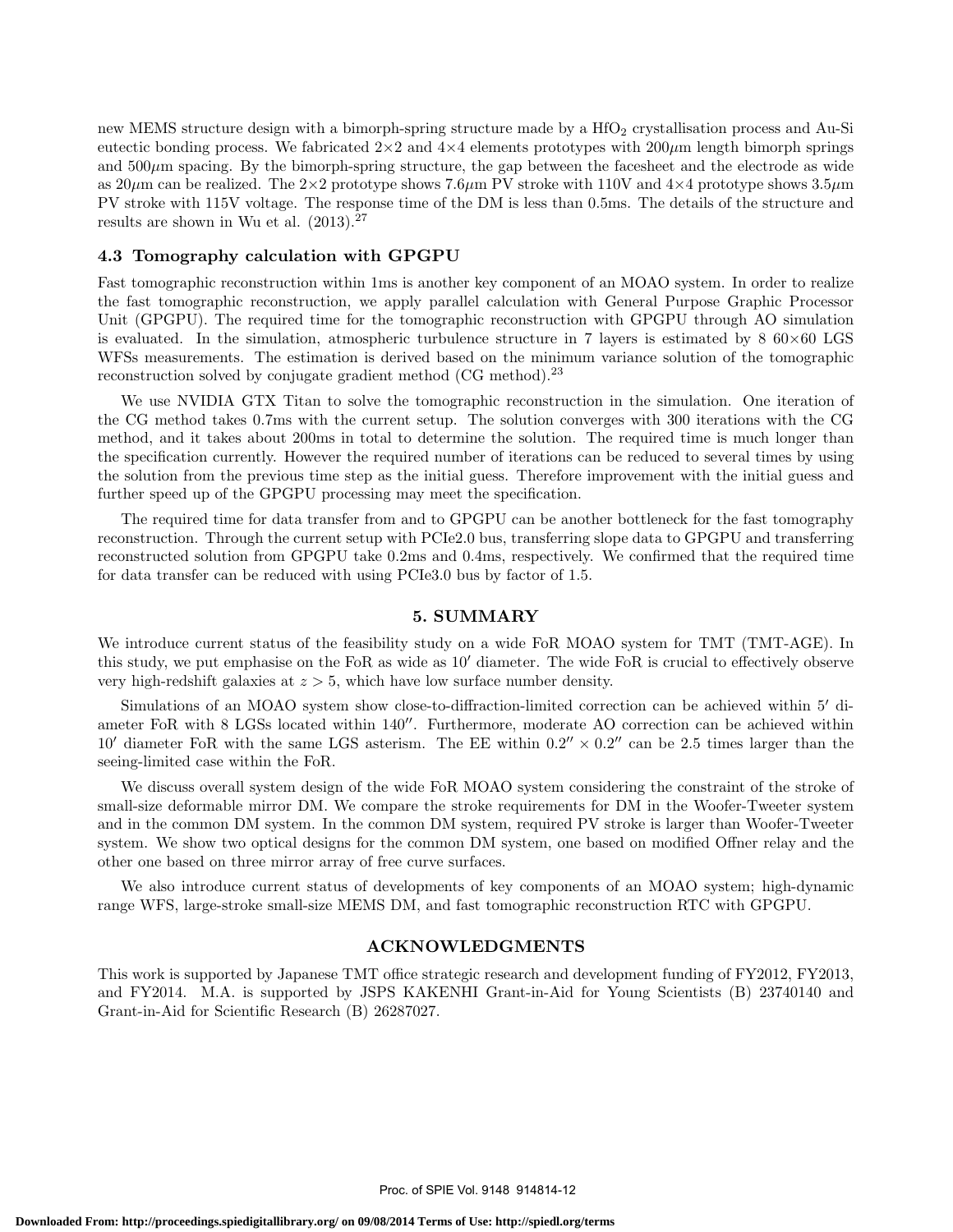# **REFERENCES**

- [1] Hammer, F., Puech, M., Assemat, F., and et al, "FALCON:a concept to extend adaptive optics corrections to cosmological fields," in [*Second Backaskog Workshop on Extremely Large Telescopes* ], *Proc. SPIE* **5382**  $(2004).$
- [2] Rousset, G., Fusco, T., Assemat, F., Gendron, E., Morris, T., Robert, C., Myers, R., Cohen, M., Dipper, N., Evans, C., Gratadour, D., Jagourel, P., Laporte, P., Le Mignant, D., Puech, M., Schnetler, H., Taylor, W., Vidal, F., Cuby, J.-G., Lehnert, M., Morris, S., and Parr-Burman, P., "EAGLE MOAO system conceptual design and related technologies," in [*Adaptive Optics Systems II*], *Proc. SPIE* **7736** (2010).
- [3] Crampton, D. and Simard, L., "Instrument concepts and scientific opportunities for TMT," in [*Ground-based and Airborne Instrumentation for Astronomy*], *Proc. SPIE* **6269** (2006).
- [4] Eikenberry, S., Andersen, D., Guzman, R., Bally, J., Cuevas, S., Fletcher, M., Gardhouse, R., Gavel, D., Gonzalez, A., Gruel, N., Hamann, F., Hamner, S., Julian, R., Julian, J., Koo, D., Lada, E., Leckie, B., Lopez, J. A., Pello, R., Perez, J., Rambold, W., Roman, C., Sarajedini, A., Tan, J., Venn, K., Veran, J.-P., and Ziegert, J., "IRMOS: The near-infrared multi-object spectrograph for the TMT," in [*Ground-based and Airborne Instrumentation for Astronomy*], *Proc. SPIE* **6269** (2006).
- [5] Andersen, D. R., Eikenberry, S. S., Fletcher, M., Gardhouse, W., Leckie, B., Véran, J.-P., Gavel, D., Clare, R., Guzman, R., Jolissaint, L., Julian, R., and Rambold, W., "The MOAO system of the IRMOS near-infrared multi-object spectrograph for TMT," in [*Ground-based and Airborne Instrumentation for Astronomy*], *Proc. SPIE* **6269** (2006).
- [6] Gavel, D., Bauman, B., Dekany, R., Britton, M., and Andersen, D., "Adaptive optics designs for an infrared multi-object spectrograph on TMT," in [*Advances in Adaptive Optics II*], *Proc. SPIE* **6272** (2006).
- [7] Taylor, K., Britton, M. C., Moore, A. M., and et al., "Tipi: A deployable integral-field spectrograph concept for TMT," in [*Ground-based and Airborne Instrumentation for Astronomy*], *Proc. SPIE* **6269** (2006).
- Shapley, A. E., Steidel, C. C., Pettini, M., and Adelberger, K. L., "Rest-Frame Ultraviolet Spectra of  $z \sim 3$ Lyman Break Galaxies," *Astrophysical Journal* **588**, 65–89 (2003).
- [9] Martin, C. L., Shapley, A. E., Coil, A. L., Kornei, K. A., Bundy, K., Weiner, B. J., Noeske, K. G., and Schiminovich, D., "Demographics and Physical Properties of Gas Outflows/Inflows at 0.4 *<* z *<* 1.4," *Astrophysical Journal* **760**, 127 (2012).
- [10] Akiyama, M., Minowa, Y., Kobayashi, N., Ohta, K., Ando, M., and Iwata, I., "Adaptive Optics Rest-Frame V-Band Imaging of Lyman Break Galaxies at z*∼*3: High Surface Density Disklike Galaxies?," *Astrophysical Journal Supplement Seriese* **175**, 1–28 (2008).
- [11] Förster Schreiber, N. M., Genzel, R., Bouché, N., Cresci, G., Davies, R., Buschkamp, P., Shapiro, K., Tacconi, L. J., Hicks, E. K. S., Genel, S., Shapley, A. E., Erb, D. K., Steidel, C. C., Lutz, D., Eisenhauer, F., Gillessen, S., Sternberg, A., Renzini, A., Cimatti, A., Daddi, E., Kurk, J., Lilly, S., Kong, X., Lehnert, M. D., Nesvadba, N., Verma, A., McCracken, H., Arimoto, N., Mignoli, M., and Onodera, M., "The SINS Survey: SINFONI Integral Field Spectroscopy of z*∼*2 Star-forming Galaxies," *Astrophysical Journal* **706**, 1364–1428 (2009).
- [12] Bouwens, R. J., Illingworth, G. D., Blakeslee, J. P., Broadhurst, T. J., and Franx, M., "Galaxy Size Evolution at High Redshift and Surface Brightness Selection Effects: Constraints from the Hubble Ultra Deep Field," *Astrophysical Journal Letters* **611**, L1–L4 (2004).
- [13] Stark, D. P., Swinbank, A. M., Ellis, R. S., Dye, S., Smail, I. R., and Richard, J., "The formation and assembly of a typical star-forming galaxy at redshift z*∼*3," *Nature* **455**, 775–777 (2008).
- [14] Ono, Y., Ouchi, M., Curtis-Lake, E., Schenker, M. A., Ellis, R. S., McLure, R. J., Dunlop, J. S., Robertson, B. E., Koekemoer, A. M., Bowler, R. A. A., Rogers, A. B., Schneider, E., Charlot, S., Stark, D. P., Shimasaku, K., Furlanetto, S. R., and Cirasuolo, M., "Evolution of the Sizes of Galaxies over 7 *<* z *<* 12 Revealed by the 2012 Hubble Ultra Deep Field Campaign," *Astrophysical Journal* **777**, 155 (2013).
- [15] Konno, A., Ouchi, M., Ono, Y., Shimasaku, K., Shibuya, T., Furusawa, H., Nakajima, K., Naito, Y., Momose, R., Yuma, S., and Iye, M., "Accelerated Evolution of Ly*α* Luminosity Function at *z ∼* 7 Revealed by the Subaru Ultra-Deep Survey for Ly $\alpha$  Emitters at  $z = 7.3$ ," *submitted to Astrophysical Journal*, arXiv:1404.6066 (2014).